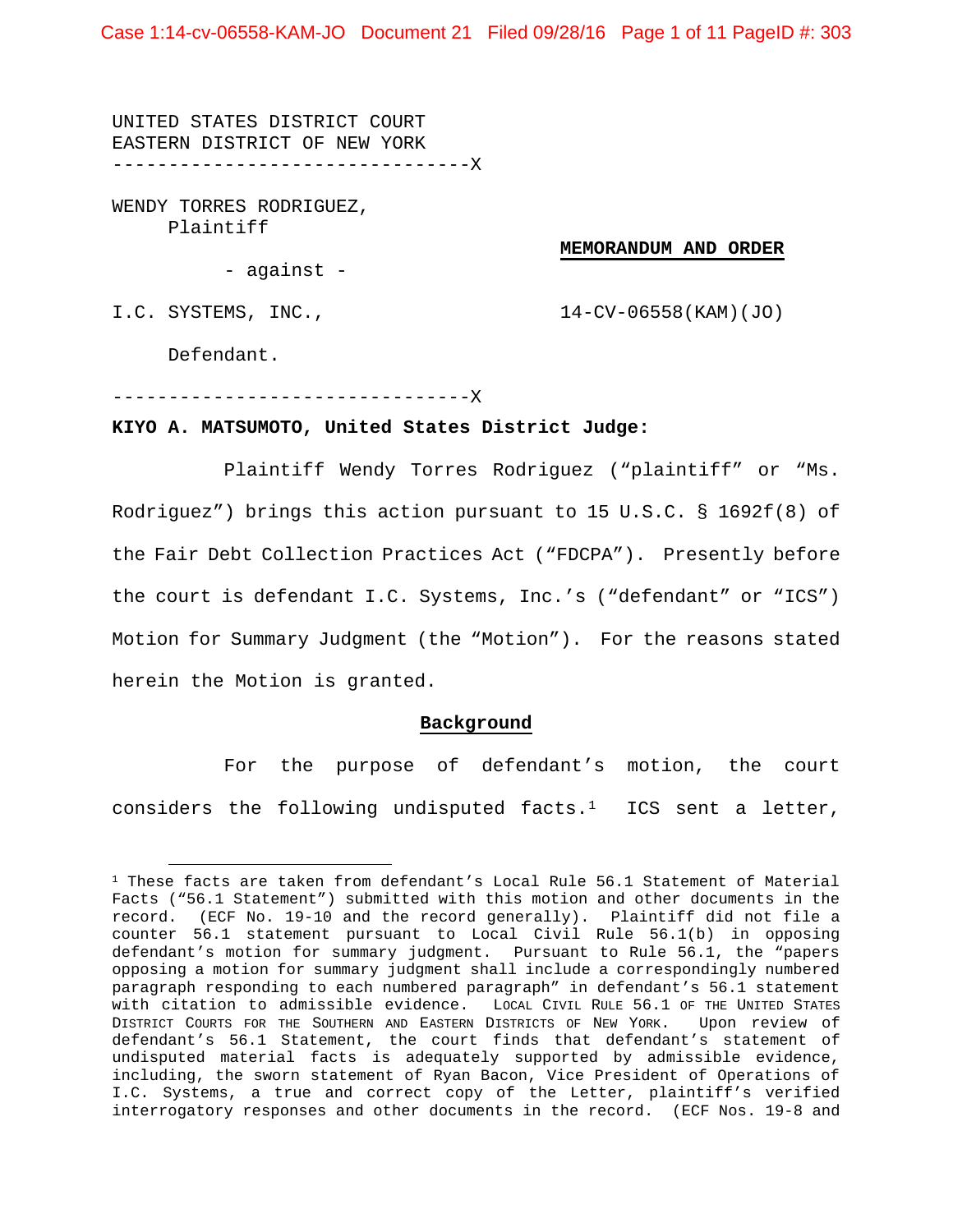dated January 4, 2014, (the "Letter") to plaintiff seeking to collect on a debt that was assigned to it by Con Edison, plaintiff's original creditor. (Local Rule 56.1 Statement of Material Facts ("56.1 Statement"), ECF No. 19-10 at  $\P\P$  3-4). The Letter contains an I.C. System Reference Number ("64140020-1-19" or the "ICS Reference Number"), which is a unique internal reference number ICS assigns to each account it receives from a creditor. (*Id.* at ¶¶ 5-6, 8). The number does not have any significance to anyone outside of ICS. (*Id.* at ¶ 7). Located above plaintiff's name and address on the Letter is a string of numbers, 64140020-1-19/0510 which includes the ICS Reference Number. (*Id.* at ¶ 10). The ICS Reference Number has no relation to any of plaintiff's personal identifying information. (*Id.* at ¶ 11). Plaintiff alleges that the ICS Reference Number, her name and address were visible through the glassine window of the envelope (the "Envelope") when she received the Letter. (ECF No. 1, Complaint ("Compl.") at ¶ 25).

<sup>19-12).</sup> Consequently, absent any contrary evidence the court deems admitted the facts set forth in defendant's 56.1 Statement. *See Nolen v. Goord*, 218 F. App'x 41, 43 (2d Cir. 2007) (noting that plaintiff did not file a responding statement of disputed material facts pursuant to Local Rule 56.1 and thus defendants' denials "may be deemed admitted"); *Glassman-Blanco v. Delta Airlines*, Inc., No. 13CV4287KAMSMG, 2016 WL 1171611, at \*1 (E.D.N.Y. Mar. 25, 2016) (deeming admitted facts set forth in defendant's 56.1 statement when plaintiff did not file a responding statement of disputed material facts pursuant to the local rules).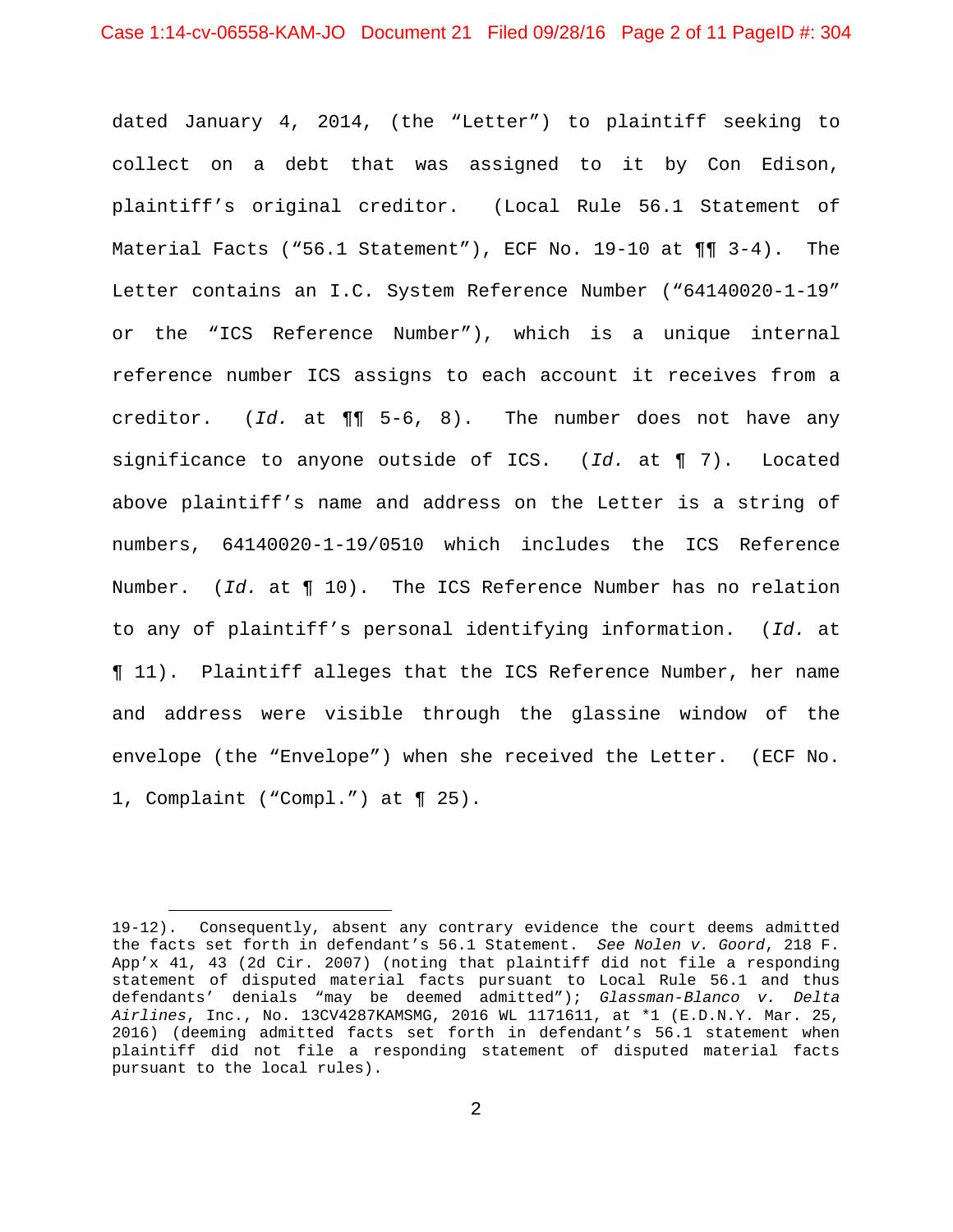On November 6, 2014 plaintiff filed the Complaint. (ECF No. 1). Defendant filed its answer on February 9, 2015, and served interrogatories and document requests on May 21, 2015, but plaintiff failed to respond timely. (Montoya Declaration ("Montoya Decl."), ECF No. 19-2 at ¶¶ 4-6). Plaintiff served her unverified interrogatory responses that attached a copy of the Letter on July 17, 2015, and provided a verification for her interrogatory responses on August 18, 2015. (Montoya Decl., ECF No. 19-8 at ¶¶ 8, 10; Ex. F to Montoya Decl., ECF No. 19-8 at 11). Plaintiff, however*,* did not appear for her noticed deposition nor did she respond to defendant's document demands which sought, among other things, a full and complete copy of the Letter and a copy of the Envelope in which the Letter arrived. (Montoya Decl., ECF No. 19-2 at ¶ 6; Ex. C to Montoya Decl., ECF No. 19-5 at ¶¶ 9-18). Defendant also requested that plaintiff produce the original Letter and the original Envelope, but plaintiff did not do so. (56.1 Statement, ECF No. 19-10 at ¶ 21). The parties filed a joint status report to the court on September 2, 2015, in which plaintiff's counsel confirmed that the Envelope was no longer available. (Ex. G to Montoya Decl., Status Update dated September 2, 2015, ECF No. 19-9).

On November 16, 2015, the parties submitted the present motion. (ECF Nos. 18 to 20). Defendant argues that it is entitled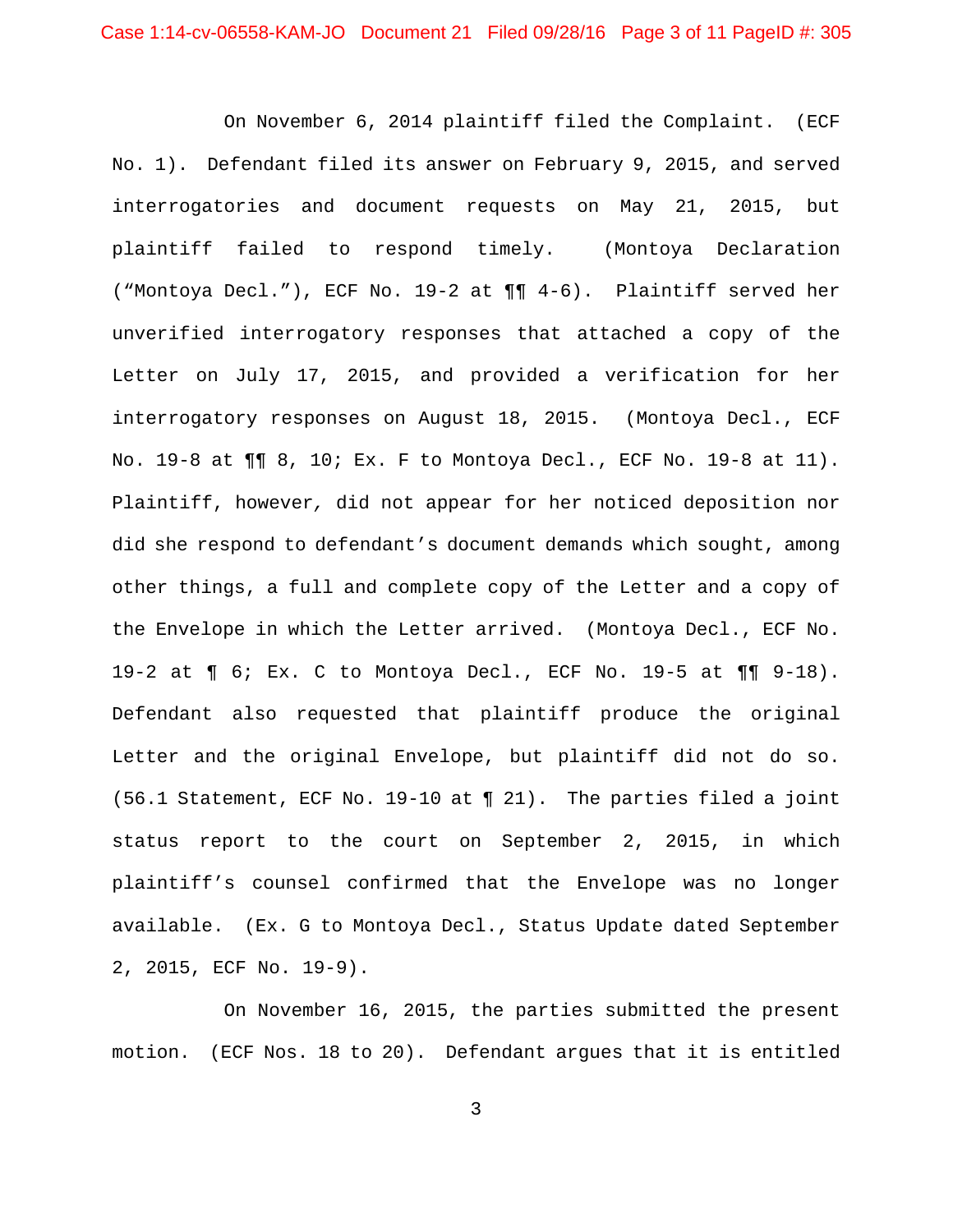to summary judgment because (1) plaintiff's claim fails as a matter of law because without the original Envelope, plaintiff cannot establish what, if any, identifying information was visible and (2) even if the ICS Reference Number was visible, the ICS Reference Number does not reveal any identifying information about plaintiff and therefore it falls within the benign language exception to § 1692f(8) of the FDCPA that has been recognized and applied in the Second Circuit. (ECF No. 19-11 at 5-6).

### **Standard of Review**

A court may grant summary judgment if the moving party establishes that "there is no genuine dispute as to any material fact and that the movant is entitled to judgment as a matter of law." Fed. R. Civ. P. 56(a). No genuine dispute as to any material fact "exists when the moving party demonstrates, on the basis of the pleadings and submitted evidence, and after drawing all inferences and resolving all ambiguities in favor of the nonmovant, that no rational jury could find in the non-movant's favor." *Zirogiannis v. Nat'l Recovery Agency, Inc.*, No. CV 14- 3954, 2015 WL 8665448, at \*3 (E.D.N.Y. Dec. 11, 2015) (citing *Chertkova v. Conn. Gen'l Life Ins. Co.*, 92 F.3d 81, 86 (2d Cir. 1996)). "The moving party bears the initial burden of demonstrating the absence of a genuine issue of material fact." *Hooks v. Forman Holt Eliades & Ravin LLC*, No. 11 CIV. 2767 LAP,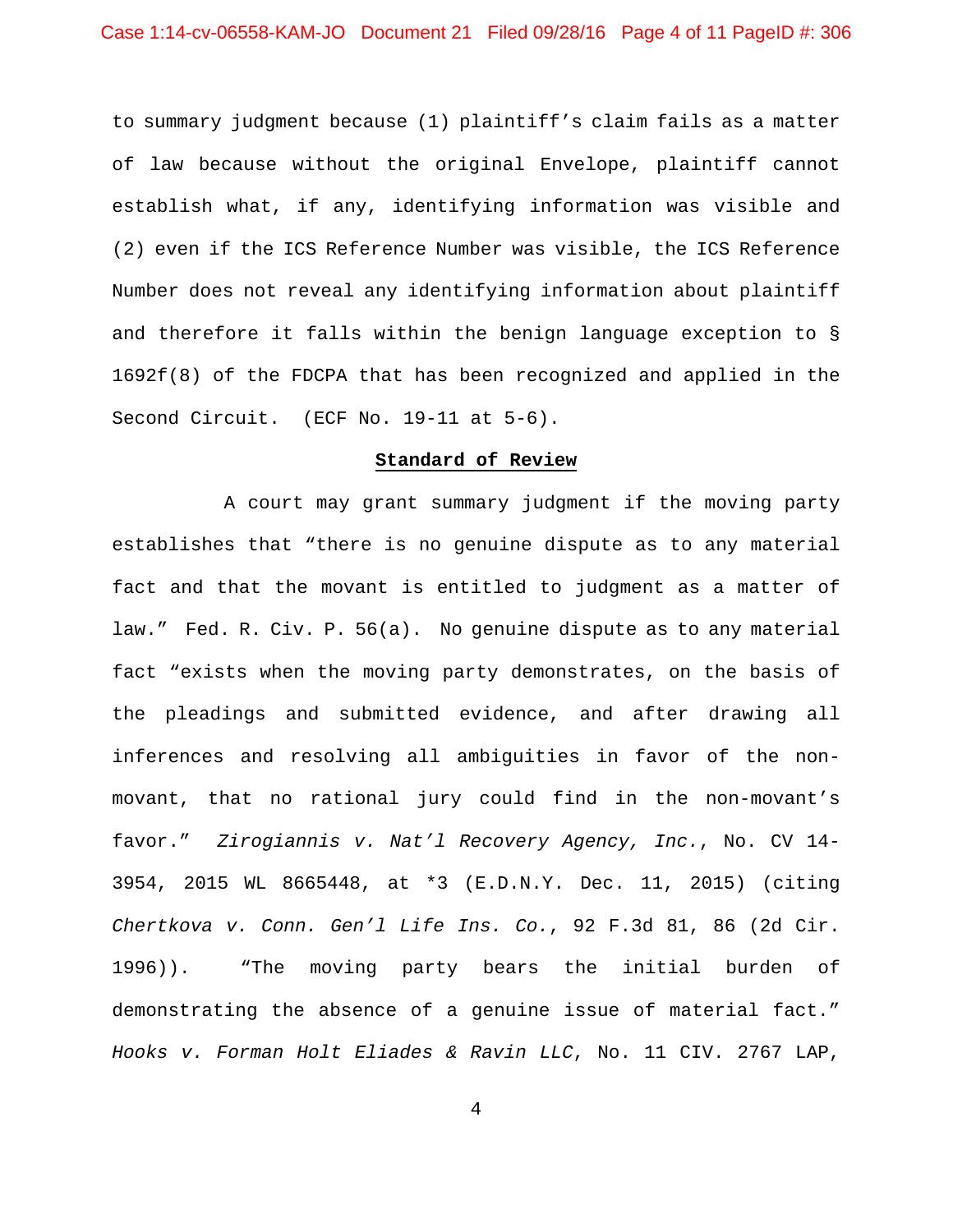2015 WL 5333513, at \*2 (S.D.N.Y. Sept. 14, 2015) (citing *Celotex Corp. v. Catrett*, 477 U.S. 317, 325, 106 S.Ct. 2548, 91 L.Ed.2d 265 (1986). A moving party may discharge its burden by showing "that there is an absence of evidence to support the nonmoving party's case." *PepsiCo, Inc. v. CocaCola Co.*, 315 F.3d 101, 105 (2d Cir. 2002) (quoting Celotex, 477 U.S. at 325).

After the initial burden is met, the non-movant must present "specific facts showing that there is a genuine issue for trial." *Hooks*, 2015 WL 5333513, at \*3 (citing *Davis v. State of New York*, 316 F.3d 93, 100 (2d Cir. 2002)). The non-moving party "cannot defeat the motion by relying on the allegations in [its] pleading or on conclusory statements, or on mere assertions that affidavits supporting the motion are not credible." *Gottlieb v. Cnty. of Orange*, 84 F.3d 511, 518 (2d Cir.1996) (citation omitted). "[C]onclusory statements, conjecture or speculation by the party resisting the motion will not defeat summary judgment." *Kulak v. City of New York*, 88 F.3d 63, 71 (2d Cir. 1996) (citations omitted).

## **Discussion**

The court finds that plaintiff cannot prove her case because she cannot produce the Envelope giving rise to her claims. *PepsiCo*, 315 F.3d at 105. Even construing all evidence in favor of the non-moving plaintiff, and assuming the ICS Reference Number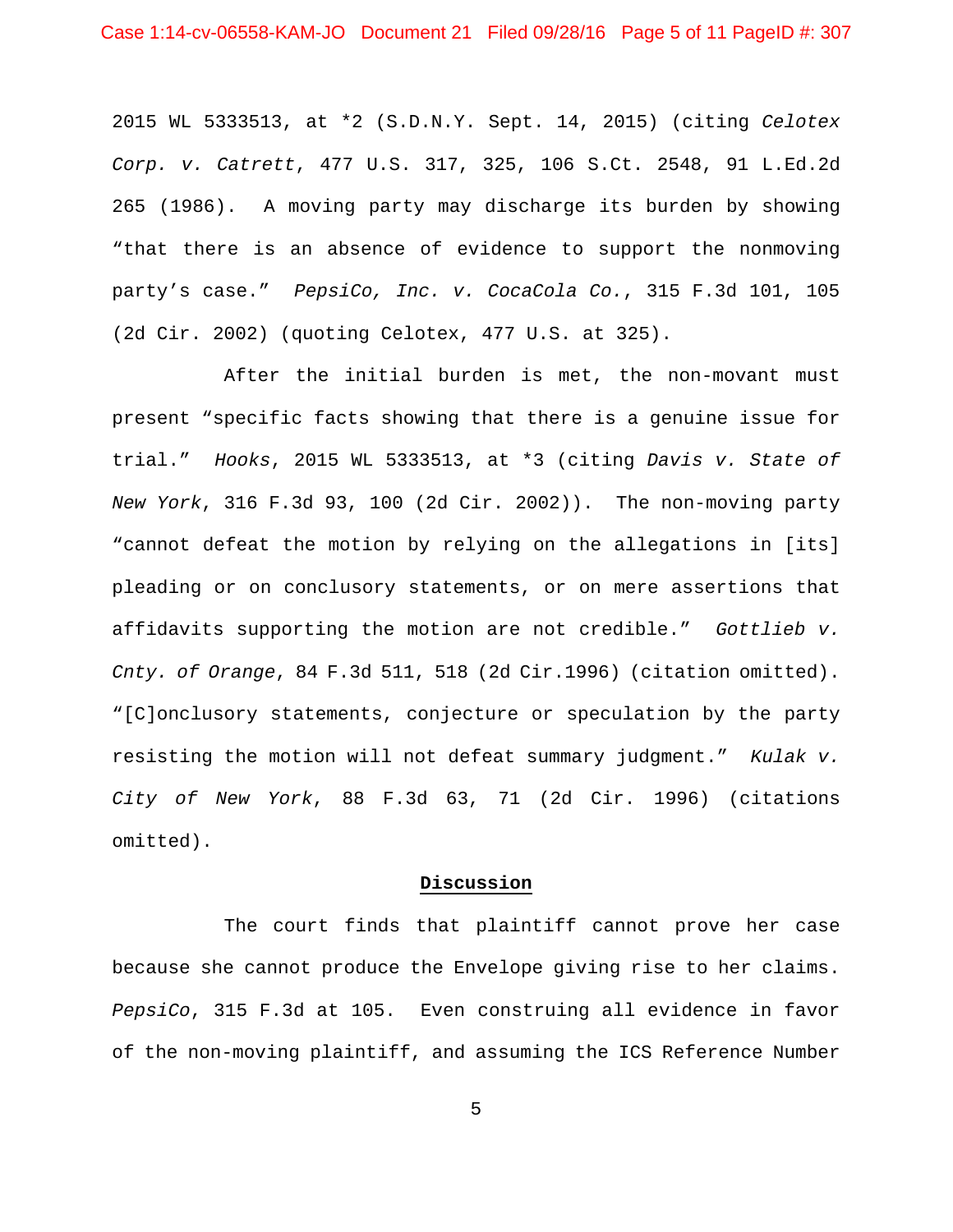was visible through the Envelope, the court finds that the exposure of the ICS Reference Number, a string of random digits, does not violate § 1692f(8) of the FDCPA. Accordingly, defendant's summary judgment motion is granted.

In her opposition to defendant's motion, plaintiff submits no evidence or counter 56.1 statement, but instead argues that defendant violated § 1692f(8) of the FDCPA, because the ICS Reference Number, which plaintiff calls an "account number," was visible when she received the Letter in the mail. (Plaintiff's Memorandum in Opposition to Defendant's Motion ("Opp. Br.), ECF No. 18 at 3). Section 1692f(8) prohibits debt collectors from:

> [u]sing any language or symbol, other than the debt collector's address, on any envelope when communicating with a consumer by use of the mails or by telegram, except that a debt collector may use his business name if such name does not indicate that he is in the debt collection business.

15 U.S.C. § 169[2](#page-5-0) $f(8)$ .<sup>2</sup> In construing the statue, courts have relied on Congress' expressed intent and guidance from the Federal Trade Commission[3](#page-5-1) and have concluded that "a literal application

<span id="page-5-0"></span><sup>&</sup>lt;sup>2</sup> "Reviewing courts look at FDCPA claims using the 'least sophisticated consumer' standard of review, that is, the test is how the least sophisticated consumer one not having the astuteness of a 'Philadelphia lawyer' or even the sophistication of the average, every day, common consumer—understands the notice he or she receives." *Robinson v. Mun. Servs. Bureau*, No. 15CV04832JGRML, 2015 WL 7568644, at \*2 (E.D.N.Y. Nov. 24, 2015) (quoting *Russell v. Equifax A.R.S.*, 74 F.3d 30, 34 (2d Cir. 1996)).

<span id="page-5-1"></span><sup>3</sup> The Federal Trade Commission has stated that "[a] debt collector does not violate this section by using an envelope with words or notations that do not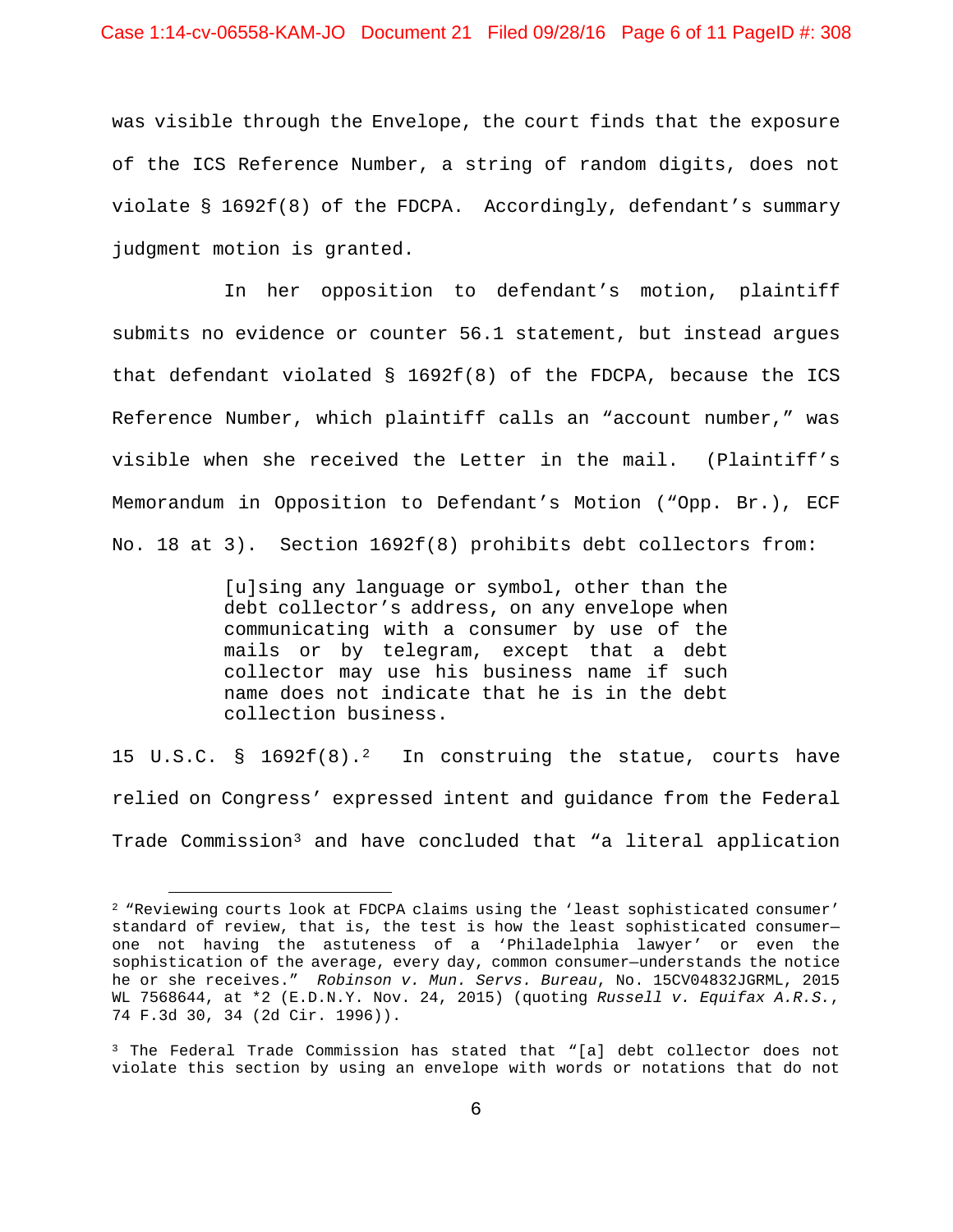of the statute would [] prohibit the inclusion of the recipient's name, her address, or preprinted postage, which would . . . yield the absurd result that a statute governing the manner in which the mails may be used for debt collection might in fact preclude the use of the mails altogether." *Gardner v. Credit Mgmt. LP*, 140 F. Supp. 3d 317, 320 (S.D.N.Y. 2015). Thus, courts have recognized a "benign exception" to § 1692f(8) of the FDCPA which allows bill collectors to include language and symbols on their mailings, including internal reference numbers, as long as the language and symbols are not indicative of the party's status as a debtor and do not reveal other private information about the party. *See Perez*  2015 WL 4557064, at \*3 (recognizing a benign exception to § 1692f(8) of the FDCPA); *Gardner*, 140 F. Supp. 3d at 321; *Robinson v. Mun. Servs. Bureau*, No. 15 CV 4832, 2015 WL 7568644, at \*3 (E.D.N.Y. Nov. 24, 2015)(same); *Gelinas v. Retrieval-Masters Creditors Bureau, Inc.*, No. 15 CV 116, 2015 WL 4639949, at \*3 (W.D.N.Y. July 22, 2015) (same); *Chavez v. MCS Claim Services, Inc.*, No. 15-CV-3160(JMA)(AKT), 2016 WL 1171586 at \*2 (E.D.N.Y. March 23, 2016) (same).

Here, plaintiff argues, without proffering any evidence, that the ICS Reference Number was visible and therefore the FDCPA

suggest the purpose of the communication." *Perez*, 2015 WL 4557064, at \*2. (citing 53 Fed. Reg. 50097, 50108 (Dec. 13, 1988)).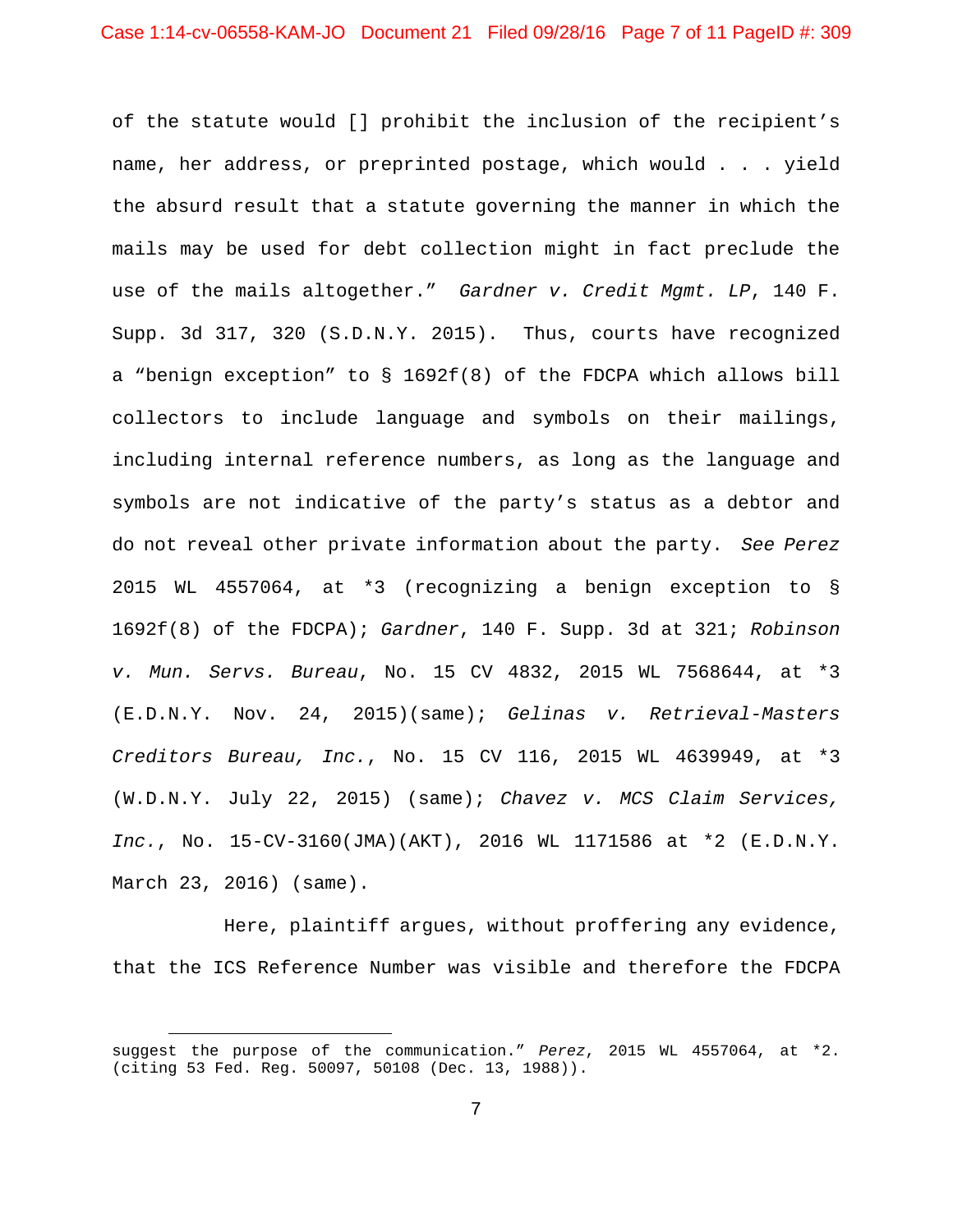was violated because the ICS Reference Number, "is a core piece of information pertaining to plaintiff's status as a debtor" and public disclosure of the ICS Reference Number would expose plaintiff's "financial predicament."[4](#page-7-0) (Opp. Br., ECF No. 18 at 3). Numerous courts however, have "reject[ed] the contention that the mere presence of a reference number—a string of random digits creates an actionable violation under the FDCPA." *Robinson*, 2015 WL 7568644, at \*3; *see also Gardner*, 140 F. Supp. 3d at 324 ("A string of alphanumeric characters does not disclose anything about [plaintiff's] private affairs."); *Perez*, 2015 WL 4557064, at \*4 (holding that "plaintiff's account number—a string of eight meaningless digits—falls comfortably within the 'benign language' exception to § 1692f(8)"); *Gelinas*, 2015 WL 4639949, at \*4 ("[I]t cannot be said that the visibility of a series of letters and numbers above the recipient's name is capable of identifying that person as a debtor. The series of numbers and letters is

<span id="page-7-0"></span> $\overline{a}$ <sup>4</sup> Plaintiff relies on the Third Circuit decision, *Douglass*, which found that an account number printed on an envelope sent by a debt collector is "a core piece of information pertaining to the debtor's status as a debtor and Defendant's debt collection effort. Disclosed to the public, it could be used to expose [the debtor's] financial predicament." *Douglass v. Convergent Outsourcing*, 765 F.3d 299, 303 (3d Cir. 2014). This court is not bound by the *Douglass* ruling and declines, like other courts in the Second Circuit and elsewhere, to follow<br>it. See Robinson, 2015 WL 7568644, at \*4 n.3 (agreeing with the Perez court it. *See Robinson*, 2015 WL 7568644, at \*4 n.3 (agreeing with the *Perez* court that the *Douglass* ruling "is unsupported by any analysis as to how the printing of random symbols, meaningful only to those at the organization who issued those symbols and who already know the consumer is in debt, can be used to expose a consumer's status as a debtor"); *Gardner*, 140 F. Supp. 3d at 322-23 (declining to follow *Douglass*, disagreeing with its analysis and finding that the internal ICS Reference number did not indicate plaintiff's debtor status and therefore its disclosure was not a FDCPA violation).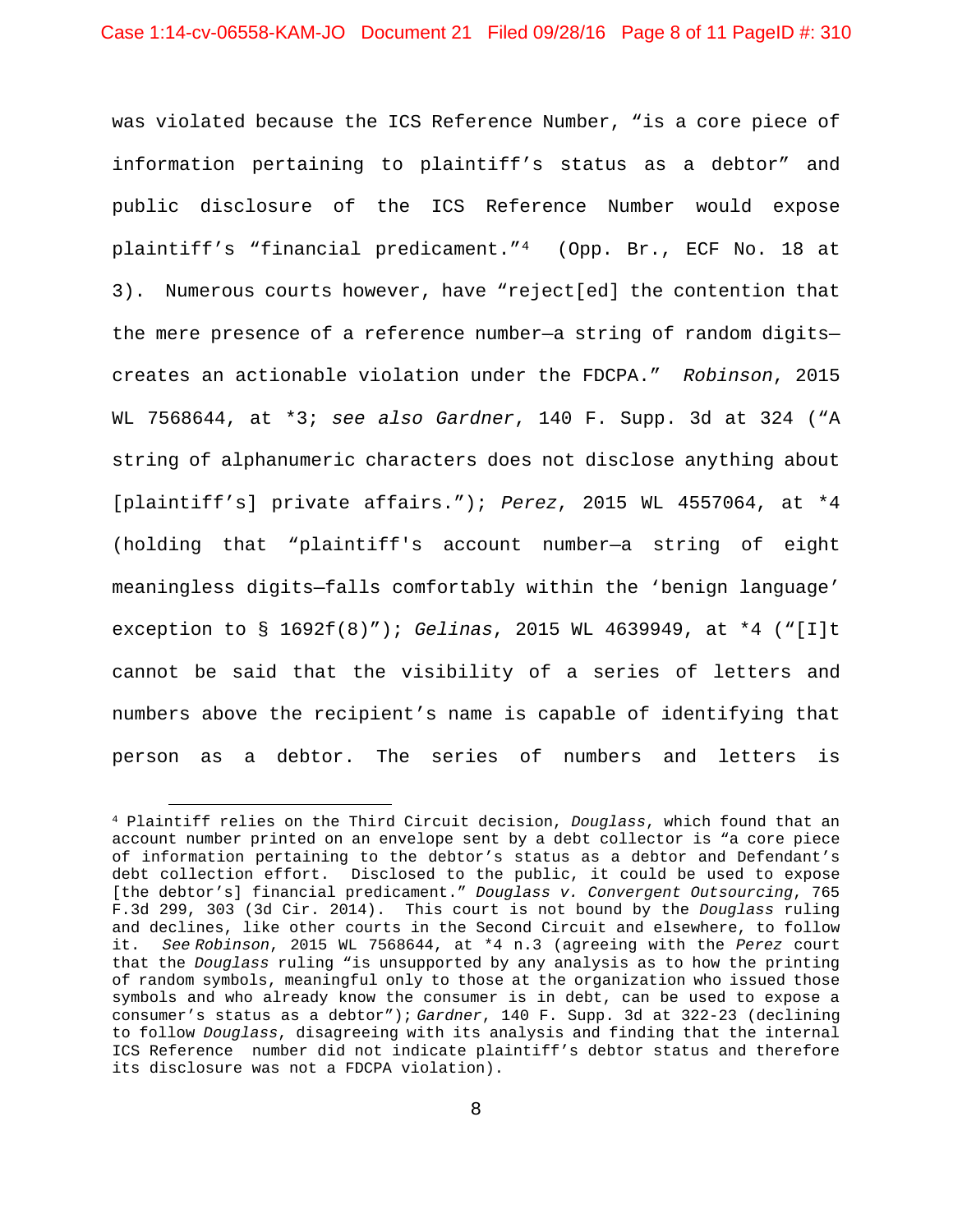indecipherable to anyone, sophisticated or not, and its significance only becomes apparent when the letter is opened."); *Whyte v. Commonwealth Fin. Sys.,* No. 14 CV 7029 (FB)(RML), 2016 WL 3556770, at \*2 (E.D.N.Y. Mar. 3, 2016), *report and recommendation adopted*, No. 14CV07029FBRML, 2016 WL 3545701 (E.D.N.Y. June 24, 2016) ("[I]nclusion of plaintiff's account number on the outside of the mailing is not a violation of the FDCPA."); *Chavez v. MCS Claim Services, Inc.*, No. 15-CV-3160(JMA)(AKT), 2016 WL 1171586, at \*2 (E.D.N.Y. March 23, 2016)(holding that defendant's disclosure of plaintiff's account number through the glassine window of the envelope was not a violation of the FDCPA because plaintiff failed to allege that the account number contained any specific identifying information or that the account number looked different from other junk mail).<sup>5</sup>

Similarly here, the ICS Reference Number does not contain any specific information indicating that plaintiff is a

<span id="page-8-0"></span><sup>5</sup> Courts in other jurisdictions have found that § 1692f(8) does not bar meaningless markings on the outside of an envelope. *See e.g. Gonzalez v. FMS, Inc.*, No. 14 Civ. 9424(RC), 2015 WL 4100292, at \*4–5 (N.D. Ill. July 6, 2015); *Goswami v. Am. Collections Enterprise, Inc.*, 377 F.3d 488, 494 (5th Cir. 2004) (collecting cases); *Marx v. General Revenue Corp.,* 668 F.3d 1174, 1177 (10th Cir. 2011) (holding that an internal account number on a facsimile sent by a debt collector to a debtor's employer did not violate the FDCPA); *Brooks v. Niagara Credit Solutions, Inc.*, No. 15-9245-JWL, 2015 WL 6828142 at \*6 (D. Kan. Nov. 6, 2015) ("An internal account number, without more, simply cannot suggest to an observer that the envelope contains debt collection correspondence."); *Datta v. Asset Recovery Sols., LLC*, No. 15-CV-00188-LHK, 2016 WL 3163142, at \*9 (N.D. Cal. June 7, 2016) (holding that reference number was benign language and did not constitute a violation of the FDCPA).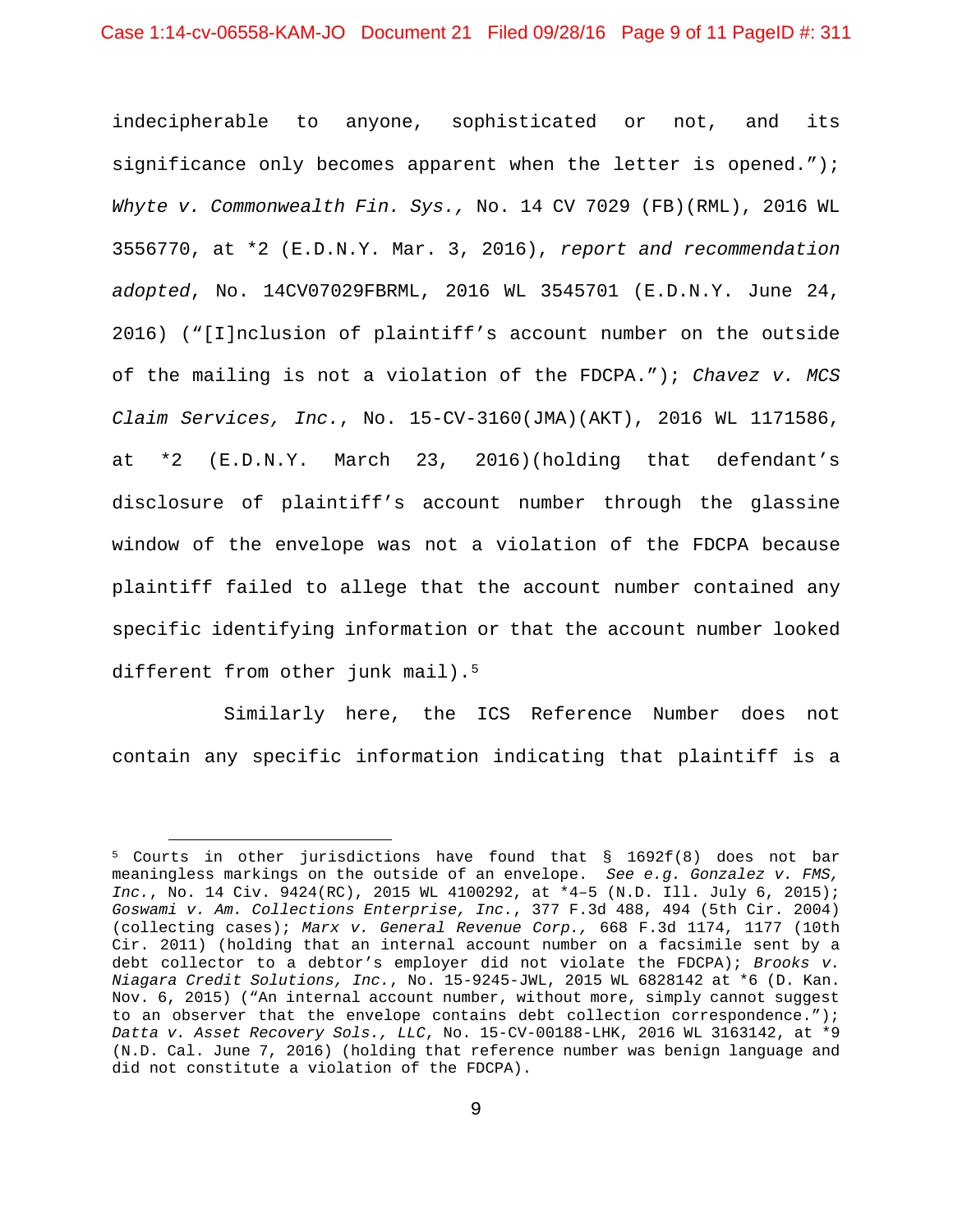debtor. The ICS Reference Number is meaningless to anyone outside of ICS, including the least sophisticated consumer, and plaintiff has not shown that the ICS Reference Number is any different from the identifiers used on junk mail. *See Robinson*, 2015 WL 7568644, at \*3 (holding that a visible reference number was not a FDCPA violation and noting that plaintiff had not alleged that the reference number looked different from similar identifiers that appeared on junk mail communications that Americans received every day). Accordingly, the court finds as a matter of law that the FDCPA was not violated even if the ICS Reference Number was displayed on the Envelope. Therefore, defendant's motion for summary judgment is granted.

Defendant's requests for attorneys' fees is denied, although plaintiff's failure to retain the Envelope, a material piece of evidence giving rise to her claim, presents a close case. *See Perez*, 2015 WL 4557064, at \*5 (ordering each party to bear their own costs after finding that the account number being visible through the envelope did not amount to an FDCPA violation and dismissing the complaint). Plaintiff's counsel is advised that he should not commence actions if he lacks evidence to prove his clients' claim.